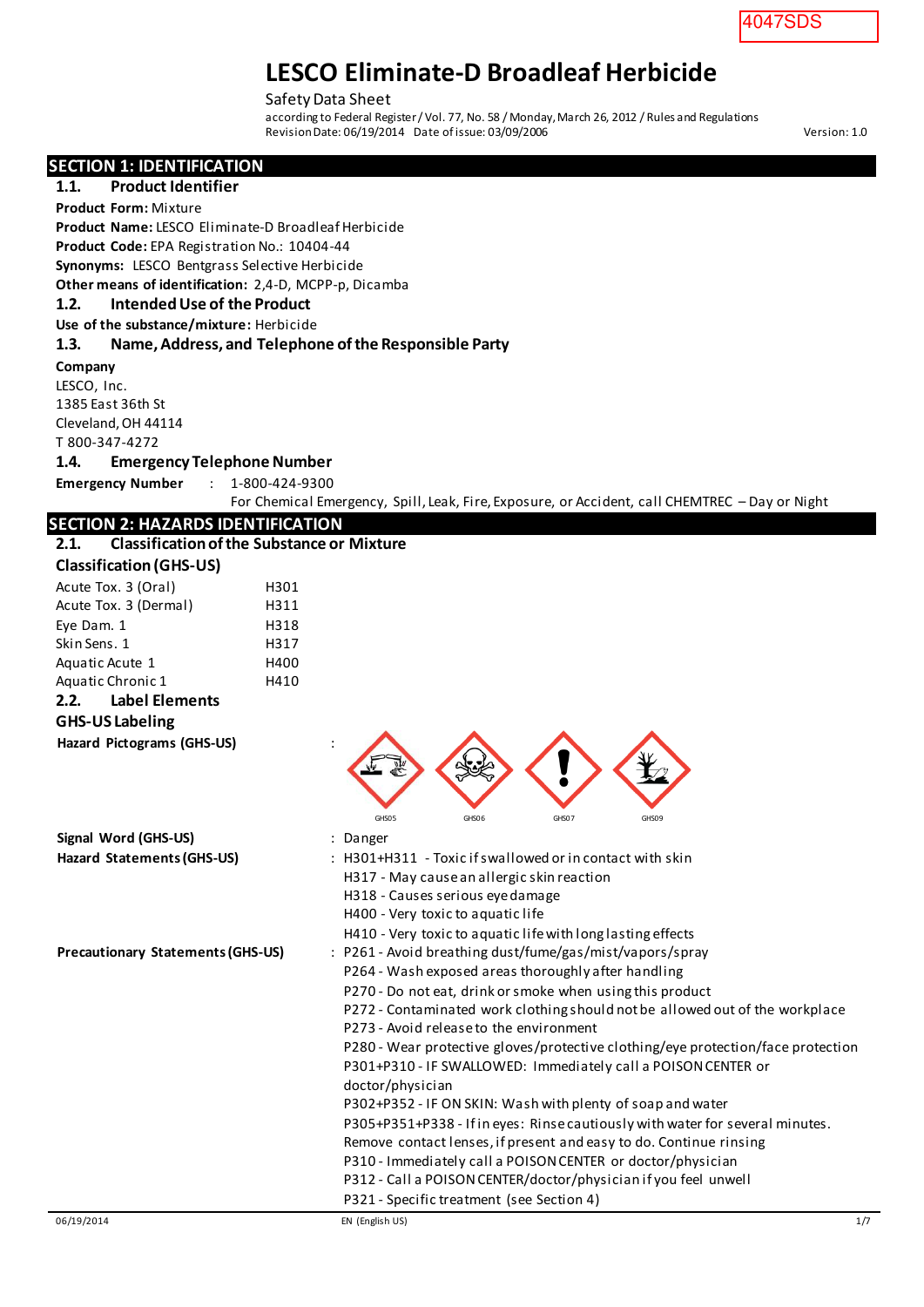Safety Data Sheet according to Federal Register / Vol. 77, No. 58 / Monday, March 26, 2012 / Rules and Regulations

P333+P313 - If skin irritation or rash occurs: Get medical advice/attention

P361 - Remove/Take off immediately all contaminated clothing

P362+P364 - Take off contaminated clothing and wash it before reuse

P363 - Wash contaminated clothing before reuse

P391 - Collect spillage

P405 - Store locked up

P501 - Dispose of contents/container according to local, state, national and international regulations.

#### **2.3. Other Hazards**

**Other Hazards Not Contributing to the Classification:** No additional information available

**2.4. Unknown Acute Toxicity (GHS-US)** 

No data available

#### **SECTION 3: COMPOSITION/INFORMATION ON INGREDIENTS**

**3.1. Substance** 

Not applicable

Full text of H-phrases: see section 16

#### **3.2. Mixture**

| <b>Name</b>                                                 | <b>Product identifier</b> | %    | <b>Classification (GHS-US)</b>                                                                 |
|-------------------------------------------------------------|---------------------------|------|------------------------------------------------------------------------------------------------|
| Water                                                       | (CAS No) 7732-18-5        | 80   | Not classified                                                                                 |
| Dimethylamino (2S)-2-(4-chloro-2-methyl-phenoxy) propanoate | (CAS No) 66423-09-4       | 9.97 | Not classified                                                                                 |
| Dimethylamine (2,4-dichlorophenoxy) acetate                 | (CAS No) 2008-39-1        | 6.6  | Acute Tox. 4 (Oral), H302<br>Eye Dam. 1, H318<br>Skin Sens. 1, H317<br>Aquatic Chronic 2, H411 |
| Dimethylamine dicamba                                       | (CAS No) 2300-66-5        | 2.64 | Acute Tox. 4 (Oral), H302                                                                      |

Full text of H-phrases: see section 16

#### **SECTION 4: FIRST AID MEASURES**

#### **4.1. Description of First Aid Measures**

**First-aid Measures General**: If medical advice is needed, have product container or label at hand. Never give anything by mouth to an unconscious person. If you feel unwell, seek medical advice (show the label where possible). IF exposed or concerned: Get medical advice/attention.

**First-aid Measures After Inhalation**: If inhaled, remove to fresh air and keep at rest in a position comfortable for breathing. If you feel unwell, seek medical advice.

**First-aid Measures After Skin Contact**: Remove contaminated clothing. Drench affected area with water for at least 15 minutes. Wash skin thoroughly with mild soap and water. Wash contaminated clothing before reuse. Obtain medical attentio n if irritation develops or persists.

**First-aid Measures After Eye Contact**: Rinse cautiously with water for several minutes. Remove contact lenses, if present and easy to do. Continue rinsing. Obtain medical attention if irritation persists.

**First-aid Measures After Ingestion**: Rinse mouth. If swallowed, do not induce vomiting: seek medical advice immediately and show this container or label. Call a POISON CENTER/doctor/physician if you feel unwell.

#### **4.2. Most important symptoms and effects, both acute and delayed**

**Symptoms/Injuries:** Harmful if swallowed. May cause an allergic reaction in sensitive individuals. Harmful in contact with skin. Causes serious eye damage.

**Symptoms/Injuries After Inhalation:** May cause respiratory irritation.

**Symptoms/Injuries After Skin Contact:** Harmful in contact with skin. May cause an allergic skin reaction.

**Symptoms/Injuries After Eye Contact:** Causes serious eye damage.

**Symptoms/Injuries After Ingestion:** Harmful if swallowed.

#### **4.3. Indication of Any Immediate Medical Attention and Special Treatment Needed**

If medical advice is needed, have product container or label at hand.

#### **SECTION 5: FIRE-FIGHTING MEASURES**

#### **5.1. Extinguishing Media**

**Suitable Extinguishing Media:** Alcohol foam, dry chemical, carbon dioxide, water spray, fog. Use extinguishing media appropriate for surrounding fire.

**Unsuitable Extinguishing Media:** Do not use water jet. Use of heavy stream of water may spread fire.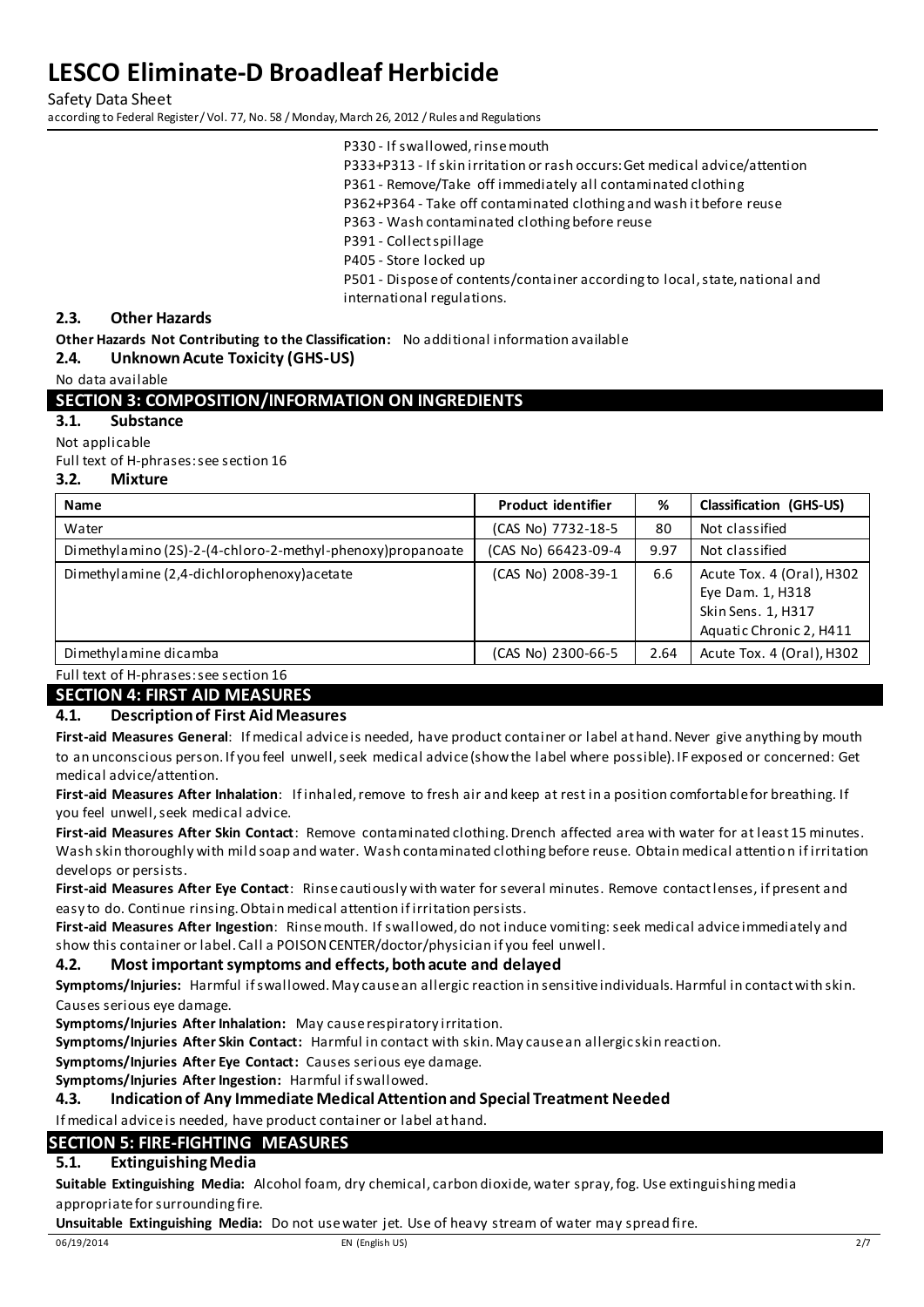Safety Data Sheet

according to Federal Register / Vol. 77, No. 58 / Monday, March 26, 2012 / Rules and Regulations

#### **5.2. Special Hazards Arising From the Substance or Mixture**

**Fire Hazard:** Not considered flammable but will burn at high temperatures. . Decomposes above 132 °C (270 °F). Under conditions of fire this material may produce: Ammonia. Nitrogen oxides.

**Explosion Hazard:** Product is not explosive.

**Reactivity:** Hazardous reactions will not occur under normal conditions.

#### **5.3. Advice for Firefighters**

**Firefighting Instructions:** Not flammable. Exercise caution when fighting any chemical fire.

**Protection During Firefighting:** Firefighters must use full bunker gear including NIOSH-approved positive-pressure self-contained breathing apparatus to protect against potential hazardous combustion and decomposition products.

### **Other information:** Do not allow run-off from fire fighting to enter drains or water courses.

#### **SECTION 6: ACCIDENTAL RELEASE MEASURES**

#### **6.1. Personal Precautions, Protective Equipment and Emergency Procedures**

**General Measures**: Handle in accordance with good industrial hygiene and safety practice. Avoid all eyes and skin contact and do not breathe vapor and mist. Do not allow product to spread into the environment.

#### **6.1.1. For Non-emergency Personnel**

**Protective Equipment:** Wear suitable protective clothing, gloves and eye/face protection. Use appropriate personal protection equipment (PPE).

**Emergency Procedures:** Ventilate area. Evacuate unnecessary personnel.

#### **6.1.2. For Emergency Responders**

**Protective Equipment:** Wear suitable protective clothing, gloves and eye/face protection. Equip cleanup crew with proper protection. Use appropriate personal protection equipment (PPE).

**Emergency Procedures:** If possible, stop flow of product. Evacuate unnecessary personnel. Ventilate area.

#### **6.2. Environmental Precautions**

Avoid release to the environment. Contain any spills with dikes or absorbents to prevent migration and entry into sewers or streams.

#### **6.3. Methods and Material for Containment and Cleaning Up**

**For Containment:** Absorb and/or contain spill with inert material. Do not allow into drains or water courses or dispose of where ground or surface waters may be affected.

**Methods for Cleaning Up:** Collect spillage. Clear up spills immediately and dispose of waste safely.

#### **6.4. Reference to Other Sections**

See heading 8, Exposure Controls and Personal Protection.

### **SECTION 7: HANDLING AND STORAGE**

#### **7.1. Precautions for Safe Handling**

**Precautions for Safe Handling:** Handle in accordance with good industrial hygiene and safety procedures. Wear recommended personal protective equipment. Obtain special instructions before use. Do not handle until all safety precautions have been r ead and understood. Avoid breathing dust/fume/gas/mist/vapors/spray. Use only outdoors or in a well -ventilated area. **Hygiene Measures:** Handle in accordance with good industrial hygiene and safety procedures. Wash hands and other exposed areas with mild soap and water before eating, drinking, or smoking and again when leaving work. Wash hands and forearms thoroughly after handling. Contaminated work clothing should not be allowed out of the workplace. Wash contaminated clothing before reuse. Do no eat, drink or smoke when using this product.

#### **7.2. Conditions for Safe Storage, Including Any Incompatibilities**

**Storage Conditions:** Store tightly closed in a dry, cool and well -ventilated place. Protect from moisture. Keep container closed when not in use.

**Incompatible Products:** Strong acids. Strong oxidizers.

**Prohibitions on mixed storage:** Store away from: Ammonium nitrate. Refer to Section 10 on Incompatible Materials. **7.3. Specific End Use(s)** Herbicide

#### **SECTION 8: EXPOSURE CONTROLS/PERSONAL PROTECTION**

#### **8.1. Control Parameters**

| Dimethylamino (2S)-2-(4-chloro-2-methyl-phenoxy)propanoate (66423-09-4) |                        |                     |  |
|-------------------------------------------------------------------------|------------------------|---------------------|--|
|                                                                         | Internal TWA $(mg/m3)$ | $10 \text{ mg/m}^3$ |  |

#### **8.2. Exposure Controls**

**Appropriate Engineering Controls** : Ensure all national/local regulations are observed.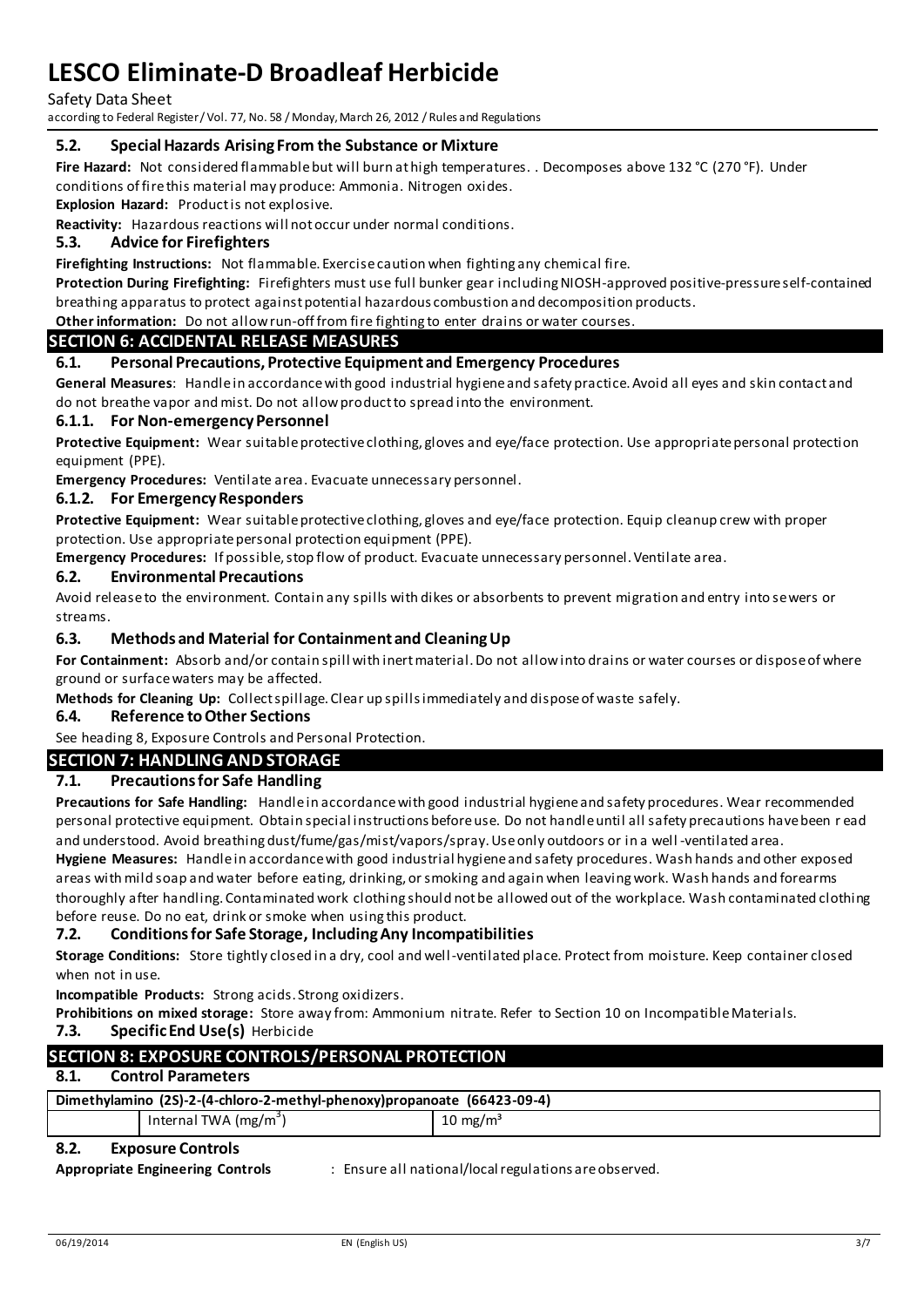Safety Data Sheet

according to Federal Register / Vol. 77, No. 58 / Monday, March 26, 2012 / Rules and Regulations

| <b>Personal Protective Equipment</b>                                                                  | : Gloves. Safety glasses. Insufficient ventilation: wear respiratory protection.                                         |
|-------------------------------------------------------------------------------------------------------|--------------------------------------------------------------------------------------------------------------------------|
|                                                                                                       |                                                                                                                          |
|                                                                                                       |                                                                                                                          |
|                                                                                                       |                                                                                                                          |
| <b>Hand Protection</b>                                                                                | : Protective gloves.                                                                                                     |
| Eye Protection                                                                                        | : In case of splash hazard: safety glasses.                                                                              |
| Skin and Body Protection                                                                              | : Wear suitable protective clothing.                                                                                     |
| <b>Respiratory Protection</b>                                                                         | : If exposure limits are exceeded or irritation is experienced, NIOSH approved<br>respiratory protection should be worn. |
| <b>Other Information</b>                                                                              | : When using, do not eat, drink or smoke.                                                                                |
| <b>SECTION 9: PHYSICAL AND CHEMICAL PROPERTIES</b>                                                    |                                                                                                                          |
| <b>Information on Basic Physical and Chemical Properties</b><br>9.1.                                  |                                                                                                                          |
| <b>Physical State</b>                                                                                 | : Liquid                                                                                                                 |
| Appearance                                                                                            | : Dark.                                                                                                                  |
| Odor                                                                                                  | : Slight. Ammonia.                                                                                                       |
| <b>Odor Threshold</b>                                                                                 | : No data available                                                                                                      |
| рH                                                                                                    | $: 7.5 - 8.5$                                                                                                            |
| pH solution                                                                                           | : 10%                                                                                                                    |
| Relative Evaporation Rate (butylacetate=1)                                                            | : No data available                                                                                                      |
| <b>Melting Point</b>                                                                                  | : No data available                                                                                                      |
| <b>Freezing Point</b>                                                                                 | : $0 °C (32 °F)$                                                                                                         |
| <b>Boiling Point</b>                                                                                  | : $> 100 °C (212 °F)$                                                                                                    |
| <b>Flash Point</b>                                                                                    | : No data available                                                                                                      |
| <b>Auto-ignition Temperature</b>                                                                      | No data available                                                                                                        |
| <b>Decomposition Temperature</b>                                                                      | : No data available                                                                                                      |
| Flammability (solid, gas)                                                                             | : No data available                                                                                                      |
| <b>Vapor Pressure</b>                                                                                 | : Equal to water                                                                                                         |
| Relative Vapor Density at 20 °C                                                                       | : No data available                                                                                                      |
| <b>Relative Density</b>                                                                               | No data available                                                                                                        |
| <b>Specific Gravity</b>                                                                               | : 1.147                                                                                                                  |
| Density                                                                                               | : 9.55 lb/gal                                                                                                            |
| Solubility                                                                                            | : Water: 100 %                                                                                                           |
| Partition coefficient: n-octanol/water                                                                | : No data available                                                                                                      |
| <b>Viscosity</b>                                                                                      | : No data available                                                                                                      |
| 9.2.<br>Other Information No additional information available<br>CECTION 10. CTADILITY AND DEACTIVITY |                                                                                                                          |

#### **SECTION 10: STABILITY AND REACTIVITY**

**10.1 Reactivity:** Hazardous reactions will not occur under normal conditions.

**10.2 Chemical Stability:** Stable at standard temperature and pressure.

**10.3 Possibility of Hazardous Reactions:** Hazardous polymerization will not occur.

**10.4 Conditions to Avoid:** Protect from moisture. Keep away from sparks, heat, open flame and other sources of ignition.

**10.5 Incompatible Materials:** Strong oxidizers. Strong acids.

**10.6 Hazardous Decomposition Products:** Under conditions of fire this material may produce: Nitrogen oxides. Ammonia. Carbon oxides (CO, CO2).

#### **SECTION 11: TOXICOLOGICAL INFORMATION**

### **11.1. Information On Toxicological Effects**

**Acute Toxicity:** Toxic if swallowed. Toxic in contact with skin.

### **LESCO Eliminate-D Broadleaf Herbicide**

| LD50 Dermal Rat                                         | mg/kg                  |  |  |  |
|---------------------------------------------------------|------------------------|--|--|--|
| Dimethylamine (2,4-dichlorophenoxy) acetate (2008-39-1) |                        |  |  |  |
| <b>LD50 Oral Rat</b>                                    | $625 \,\mathrm{mg/kg}$ |  |  |  |
|                                                         |                        |  |  |  |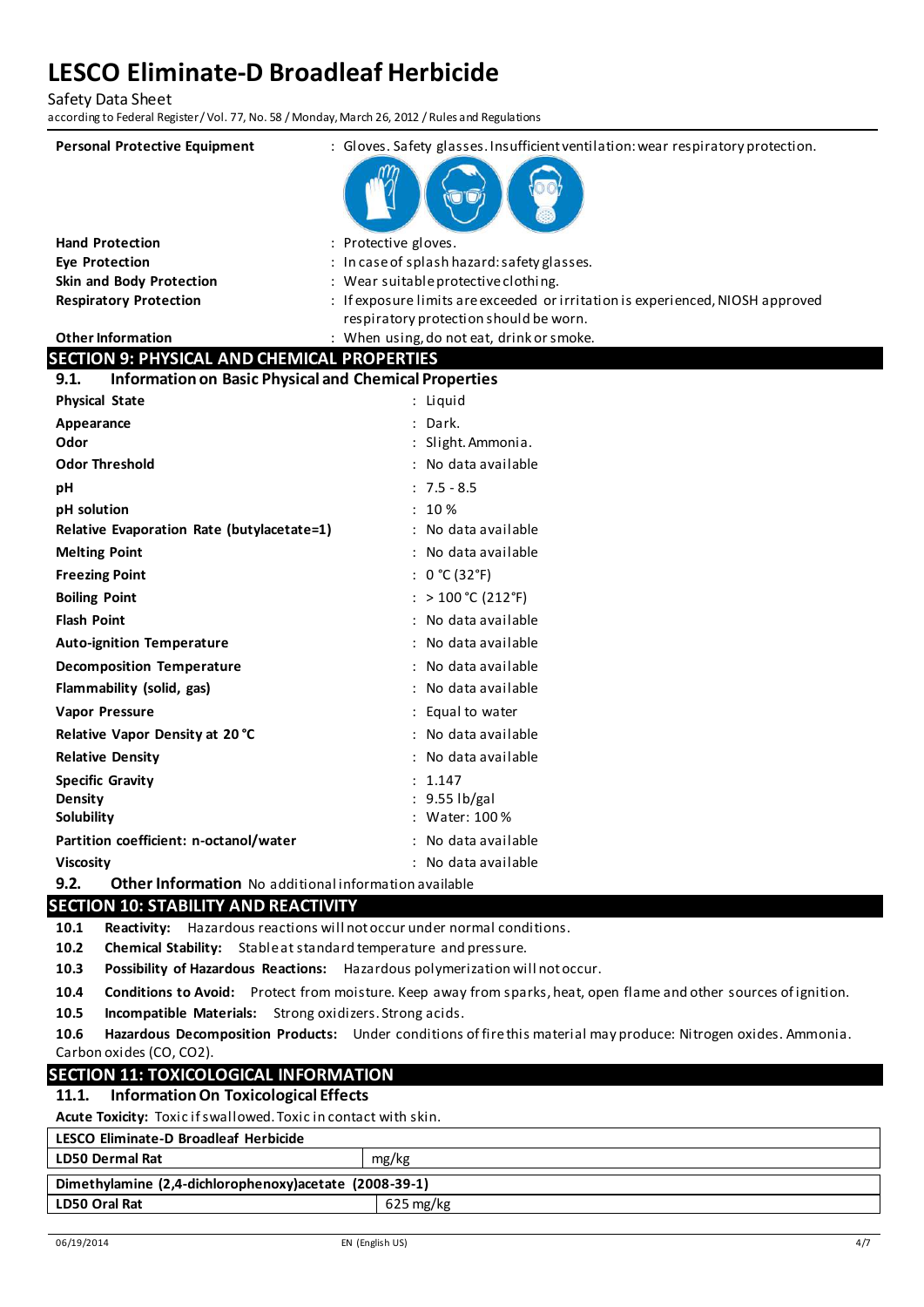Safety Data Sheet

according to Federal Register / Vol. 77, No. 58 / Monday, March 26, 2012 / Rules and Regulations

| <b>LD50 Dermal Rabbit</b>                                                                                 | 2115 mg/kg                                                                                                                         |
|-----------------------------------------------------------------------------------------------------------|------------------------------------------------------------------------------------------------------------------------------------|
| Dimethylamine dicamba (2300-66-5)                                                                         |                                                                                                                                    |
| LD50 Oral Rat                                                                                             | 1267 mg/kg                                                                                                                         |
| Water (7732-18-5)                                                                                         |                                                                                                                                    |
| LD50 Oral Rat                                                                                             | > 90000 mg/kg                                                                                                                      |
| Skin Corrosion/Irritation: Not classified                                                                 |                                                                                                                                    |
| pH: 7.5 - 8.5                                                                                             |                                                                                                                                    |
| Serious Eye Damage/Irritation: Causes serious eye damage.                                                 |                                                                                                                                    |
| pH: 7.5 - 8.5                                                                                             |                                                                                                                                    |
| Respiratory or Skin Sensitization: May cause an allergic skin reaction.                                   |                                                                                                                                    |
| Germ Cell Mutagenicity: Not classified                                                                    |                                                                                                                                    |
| Carcinogenicity: Not classified                                                                           |                                                                                                                                    |
| Reproductive Toxicity: Not classified<br>Specific Target Organ Toxicity (Single Exposure): Not classified |                                                                                                                                    |
| Specific Target Organ Toxicity (Repeated Exposure): Not classified                                        |                                                                                                                                    |
| Aspiration Hazard: Not classified                                                                         |                                                                                                                                    |
| Potential Adverse Human Health Effects and Symptoms: Harmful if swallowed.                                |                                                                                                                                    |
| Symptoms/Injuries After Inhalation: May cause respiratory irritation.                                     |                                                                                                                                    |
|                                                                                                           | Symptoms/Injuries After Skin Contact: Harmful in contact with skin. May cause an allergicskin reaction.                            |
| Symptoms/Injuries After Eye Contact: Causes serious eye damage.                                           |                                                                                                                                    |
| Symptoms/Injuries After Ingestion: Harmful if swallowed.                                                  |                                                                                                                                    |
| <b>SECTION 12: ECOLOGICAL INFORMATION</b>                                                                 |                                                                                                                                    |
| 12.1.<br><b>Toxicity</b>                                                                                  |                                                                                                                                    |
| <b>Ecology - General</b>                                                                                  | : Harmful to aquatic life with long lasting effects.                                                                               |
| 12.2.<br><b>Persistence and Degradability</b>                                                             |                                                                                                                                    |
| LESCO Eliminate-D Broadleaf Herbicide                                                                     |                                                                                                                                    |
| <b>Persistence and Degradability</b>                                                                      | May cause long-term adverse effects in the environment. This product is water                                                      |
|                                                                                                           | soluble and eventually biodegrades into elemental nitrogen. Exess nitrogen and                                                     |
|                                                                                                           | nitrates in a body of water will contribute to eutrophication with visible effects such                                            |
| 12.3.<br><b>Bioaccumulative Potential</b>                                                                 | as toxic algae bloom.                                                                                                              |
| LESCO Eliminate-D Broadleaf Herbicide                                                                     |                                                                                                                                    |
| <b>Bioaccumulative Potential</b>                                                                          | Not established.                                                                                                                   |
| 12.4<br>Mobility in Soil No additional information available                                              |                                                                                                                                    |
| <b>Other Adverse Effects</b><br>12.5.                                                                     |                                                                                                                                    |
| <b>Other Information</b>                                                                                  | : Avoid release to the environment.                                                                                                |
| <b>SECTION 13: DISPOSAL CONSIDERATIONS</b>                                                                |                                                                                                                                    |
| Waste treatment methods<br>13.1.                                                                          |                                                                                                                                    |
|                                                                                                           | Waste Treatment Methods: Pesticide: Wastes resulting from the use of this product that cannot be used or chemically                |
|                                                                                                           | reprocessed should be disposed of in a landfill approved for pesticide disposal or in accordance with applicable Federal, State or |
|                                                                                                           | On sell (4, 800 CLEANUD) four disposed instructions. Nouse also a unused and dust developed                                        |

local procedures. Or call (1-800-CLEANUP) for disposal instructions. Never place unused product down any indoor or outdoor drain. Container: Do not reuse bag. Dispose of emptied bag(s) in a sanitary landfill approved for pesticide disposal, or by incineration.

**Additional Information:** Dispose of waste material in accordance with all local, regional, national, and international regulations. **Ecology – Waste Materials:** This material is hazardous to the aquatic environment. Keep out of sewers and waterways.

#### **SECTION 14: TRANSPORT INFORMATION**

**14.1 In Accordance with DOT**

| <b>Proper Shipping Name</b>  | : RQ (100) ENVIRONMENTALLY HAZARDOUS SUBSTANCES, LIQUID, N.O.S. (2,4-D Salt) |  |
|------------------------------|------------------------------------------------------------------------------|--|
| <b>Hazard Class</b>          | $\cdot$ 9                                                                    |  |
| <b>Identification Number</b> | : UN3082                                                                     |  |
| Label Codes                  | : 9                                                                          |  |
| <b>Packing Group</b>         | : III                                                                        |  |
| <b>ERG Number</b>            | : 171                                                                        |  |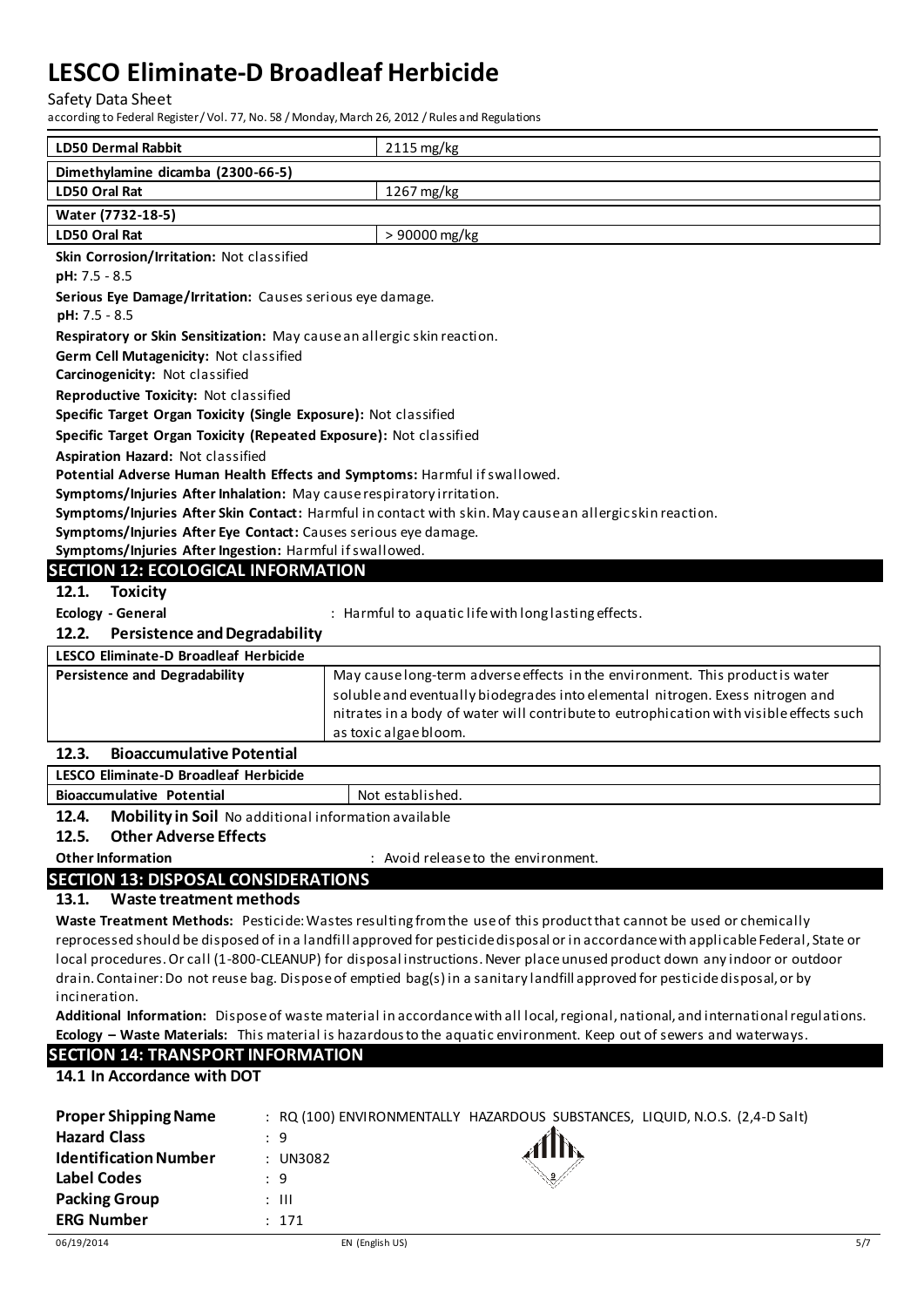Safety Data Sheet according to Federal Register / Vol. 77, No. 58 / Monday, March 26, 2012 / Rules and Regulations

| <b>Additional information</b> | : All small size containers are not DOT regulated (less than 41 gal) for DOT ground shipments. |
|-------------------------------|------------------------------------------------------------------------------------------------|
| 14.2 In Accordance with IMDG  |                                                                                                |
| <b>Proper Shipping Name</b>   | : ENVIRONMENTALLY HAZARDOUS SUBSTANCE, LIQUID, N.O.S. (2,4-D Salt)                             |
| <b>Hazard Class</b>           | : 9                                                                                            |
| <b>Identification Number</b>  | : UN3082                                                                                       |
| <b>Packing Group</b>          | $\therefore$ $\Box$                                                                            |
| <b>Label Codes</b>            | : 9                                                                                            |
| EmS-No. (Fire)                | $: F-A$                                                                                        |
| EmS-No. (Spillage)            | $: S-F$                                                                                        |
| 14.3 In Accordance with IATA  |                                                                                                |
| <b>Proper Shipping Name</b>   | : ENVIRONMENTALLY HAZARDOUS SUBSTANCE, LIQUID, N.O.S. (2,4-D Salt)                             |
| <b>Packing Group</b>          | $\therefore$ $\parallel$                                                                       |
| <b>Identification Number</b>  | $:$ UN3082                                                                                     |
| <b>Hazard Class</b>           | : 9                                                                                            |
| <b>Label Codes</b>            | : 9                                                                                            |
| <b>ERG Code (IATA)</b>        | : 9L                                                                                           |

### **SECTION 15: REGULATORY INFORMATION**

**15.1 US Federal Regulations**

| LESCO Eliminate-D Broadleaf Herbicide |                                                                                                                                                                                                                                                                                                                                                                                                                                    |
|---------------------------------------|------------------------------------------------------------------------------------------------------------------------------------------------------------------------------------------------------------------------------------------------------------------------------------------------------------------------------------------------------------------------------------------------------------------------------------|
| <b>EPA TSCA Regulatory Flag</b>       | This chemical is a pesticide product registered by the Environmental<br>Protection Agency and is subject to certain labeling requirements<br>under federal pesticide law. These requirements differ from the<br>classification criteria and hazard information required for safety data<br>sheets, and for workplace labels of non-pesticide chemicals. Following<br>is the hazard information as required on the pesticide label. |
| SARA Section 311/312 Hazard Classes   | Immediate (acute) health hazard<br>Delayed (chronic) health hazard                                                                                                                                                                                                                                                                                                                                                                 |
| Dimethylamine dicamba (2300-66-5)     |                                                                                                                                                                                                                                                                                                                                                                                                                                    |

Listed on SARA Section 313 (Specific toxic chemical listings)

| Listed on SAMA Section 313 (Specific toxic chemical itsuits) |  |  |  |  |
|--------------------------------------------------------------|--|--|--|--|
| 1.0 %<br><b>SARA Section 313 - Emission Reporting</b>        |  |  |  |  |

Listed on the United States TSCA (Toxic Substances Control Act) inventory

**Water (7732-18-5)**

### **15.2 US State Regulations**

**Dimethylamine (2,4-dichlorophenoxy)acetate (2008-39-1)**

U.S. - Texas - Effects Screening Levels - Long Term

U.S. - Texas - Effects Screening Levels - Short Term

#### **Dimethylamine dicamba (2300-66-5)**

U.S. - Delaware - Pollutant Discharge Requirements - Reportable Quantities

U.S. - Massachusetts - Toxics Use Reduction Act

U.S. - New Jersey - Discharge Prevention - List of Hazardous Substances

U.S. - New Jersey - Environmental Hazardous Substances List

RTK - U.S. - New Jersey - Right to Know Hazardous Substance List

### **SECTION 16: OTHER INFORMATION, INCLUDING DATE OF PREPARATION OR LAST REVISION**

**Revision date** : 06/06/2014

**Other Information <b>Information :** This document has been prepared in accordance with the SDS requirements of the OSHA Hazard Communication Standard 29 CFR 1910.1200.

#### **GHS Full Text Phrases**:

| Acute Tox. 3 (Dermal) | Acute toxicity (dermal) Category 3                             |
|-----------------------|----------------------------------------------------------------|
| Acute Tox. 3 (Oral)   | Acute toxicity (oral) Category 3                               |
| Acute Tox. 4 (Oral)   | Acute toxicity (oral) Category 4                               |
| Aquatic Acute 1       | Hazardous to the aquatic environment - Acute Hazard Category 1 |